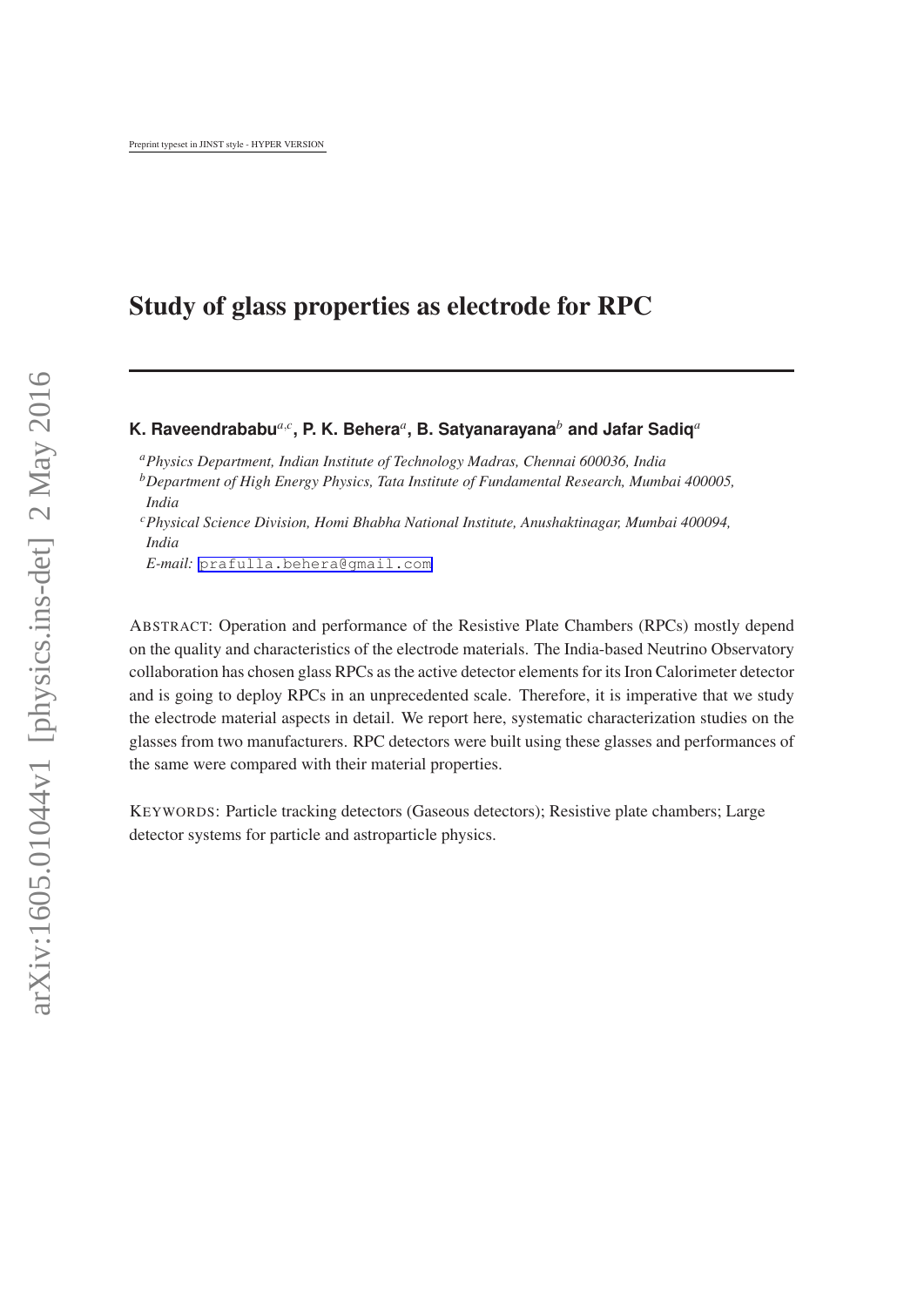### **Contents**

| Resistive plate chamber<br>1.1            |                |
|-------------------------------------------|----------------|
|                                           |                |
| <b>Float glass characterization</b><br>2. | $\overline{2}$ |
| Surface roughness<br>2.1                  | $\overline{2}$ |
| Elemental composition<br>2.2              | $\overline{2}$ |
| Relative permittivity<br>2.3              | 3              |
|                                           |                |
| 3.<br><b>RPC</b> performance studies      | 3              |
| Experimental setup<br>3.1                 | 3              |
| Results<br>3.2                            | $\overline{4}$ |
| <b>Conclusions</b><br>4.                  | 6              |

# 1. Introduction

The India-based Neutrino Observatory (INO) collaboration has proposed to build a 50 kiloton magnetized Iron Calorimeter (ICAL) to detect the atmospheric neutrinos and antineutrinos separately. Main aims of the INO-ICAL experiment are to make precision measurements on the atmospheric neutrino oscillation parameters and address the fundamental issue of neutrino mass hierarchy. The INO-ICAL will consist of three modules of  $16 \times 16 \times 14.5$  m<sup>3</sup>. Each module will have a stack of 151 horizontal layers of 5.6 cm thick iron plates interleaved with 4 cm gaps to house the active detectors. The experiment is expected to run for more than 10 years to record statistically sufficient neutrino oscillation data [[1](#page-7-0)]. Layout of the proposed INO-ICAL detector, comprising of three modules is shown in Figure [1.](#page-2-0)

The INO collaboration has chosen  $2 \times 2$  m<sup>2</sup> size glass Resistive Plate Chambers (RPCs) as the active detector elements and is going to deploy 28,800 of them in the ICAL detector. It is proposed to use glasses from Asahi and/or Saint-Gobain for producing RPCs. Therefore, we performed systematic material property studies on the glass samples from these two manufacturers and compared the performances of RPCs built using these glasses.

#### 1.1 Resistive plate chamber

Resistive Plate Chambers (RPCs) are gaseous detectors, which work on the ionization principle. They are simple to construct in large sizes, offer two-dimensional readout, provide good efficiency (>90%) and time resolution (∼1 ns). Therefore, they are used as the trigger and/or timing detectors in many high-energy physics experiments [[2](#page-7-0)]. The basic construction scheme of a single gap RPC is shown in Figure [2](#page-2-0).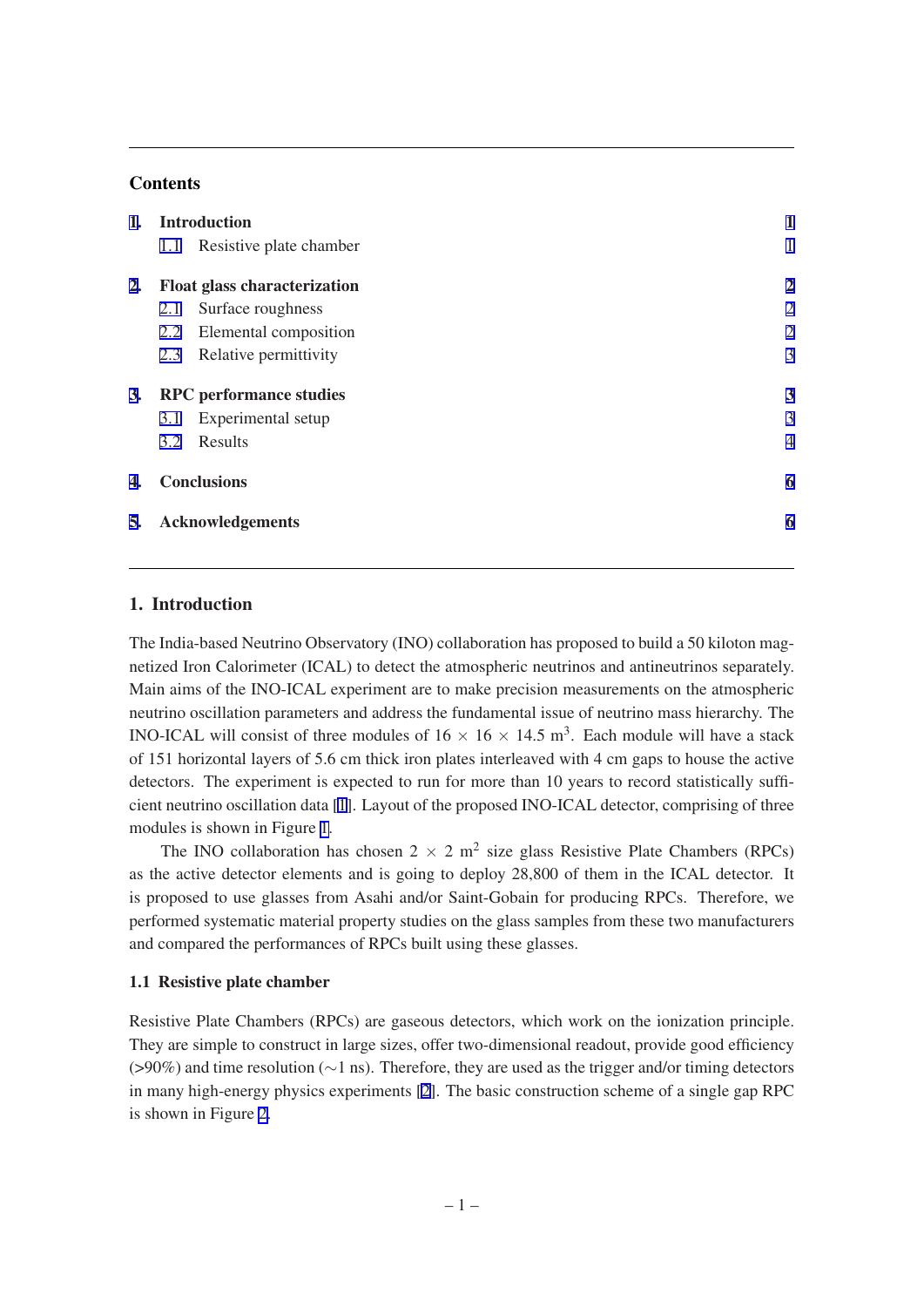<span id="page-2-0"></span>

Figure 1. Layout of the proposed INO-ICAL detector.



Figure 2. Basic construction schematic of a Resistive Plate Chamber.

# 2. Float glass characterization

# 2.1 Surface roughness

The inner surface of the electrode that is facing the gas volume should be as smooth as possible, so that the field emission of electrons from cathode can be minimized [\[3\]](#page-7-0). These emitted electrons increase dark current and singles rate of RPC and thereby deteriorating its performance. Therefore, the surface roughness of glass samples from Asahi and Saint-Gobain was measured using BRUKER ContourGT Optical Microscope. The microscope resolution is <0.01 nm. The surface roughness measurements are shown in Figure [3](#page-3-0). The RMS surface roughness (Rq) values of the glasses are quoted below the image of each scan. Both the glasses showed identical surface roughness.

# 2.2 Elemental composition

Elemental compositions of the glass samples were measured using Energy Dispersive X-ray technique equipped with FEI Quanta 200 Scanning Electron Microscope. The results in fractional atomic percentages are summarized in Table [1](#page-3-0). We observed that Asahi glass is showing larger Na component ( $\sim$  2%) compared to that of Saint-Gobain glass.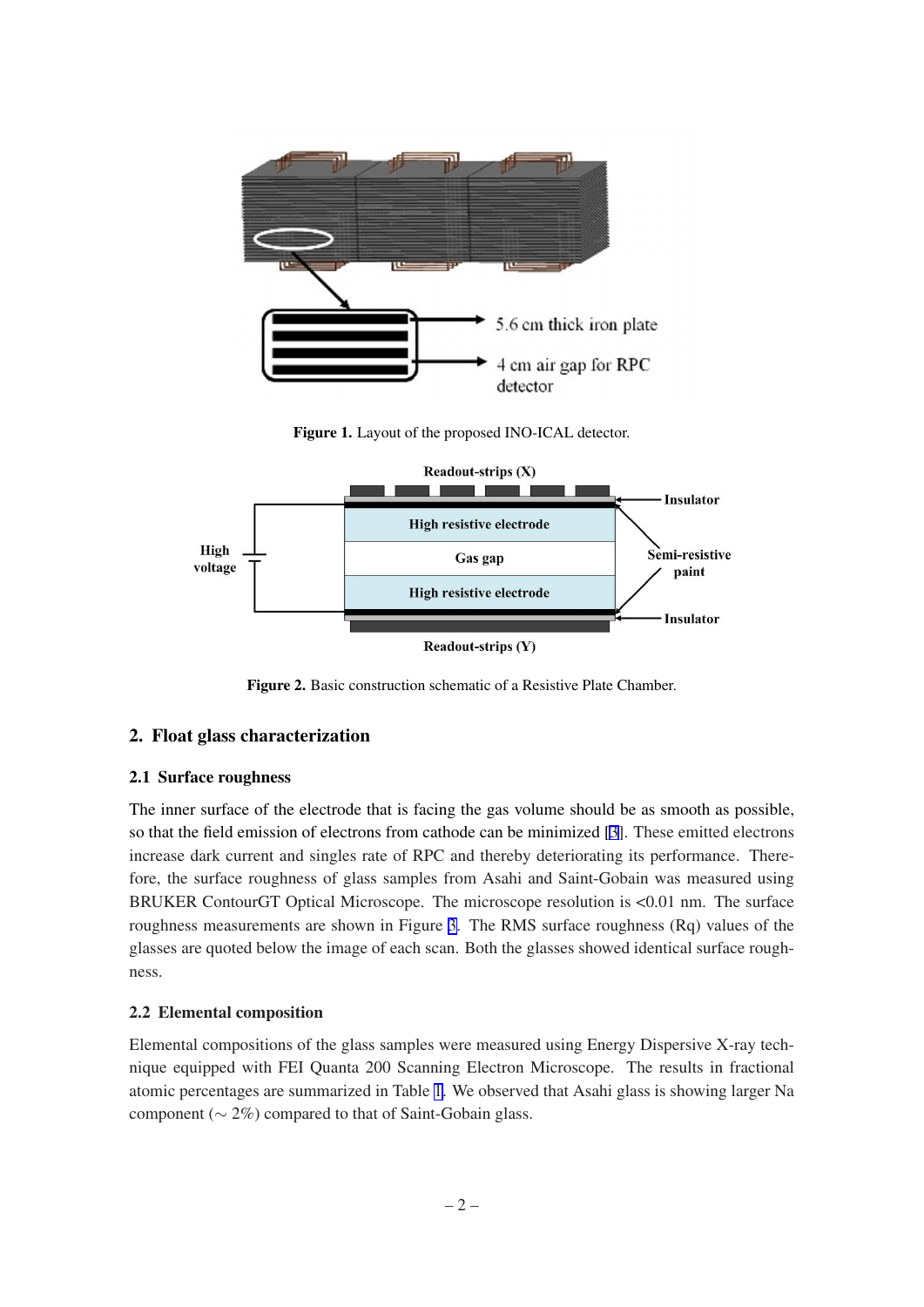<span id="page-3-0"></span>

(c) Saint-Gobain side-1;  $Rq = 0.93$  nm

(d) Saint-Gobain side-2; Rq = 1.97 nm

Figure 3. Surface roughness measurements of the glasses using BRUKER ContourGT Optical Microscope. Size of each scan is 582  $\mu$ m × 436  $\mu$ m.

Table 1. Summary of various elemental compositions of glass samples in fractional atomic percentages (%).

| <b>Element</b>   | Asahi $(\%)$ |          |                | Saint-Gobain $(\%)$ |          |                |
|------------------|--------------|----------|----------------|---------------------|----------|----------------|
|                  | Sample-1     | Sample-2 | <b>Average</b> | Sample-1            | Sample-2 | <b>Average</b> |
| Oxygen $(O)$     | 70.93        | 68.65    | 69.79          | 71.03               | 71.38    | 71.21          |
| Silicon (Si)     | 15.43        | 16.69    | 16.06          | 16.7                | 16.86    | 16.78          |
| Sodium (Na)      | 10.46        | 10.71    | 10.59          | 8.7                 | 8.29     | 8.5            |
| Magnesium $(Mg)$ | 2.21         | 2.51     | 2.36           | 2.17                | 2.31     | 2.24           |
| Calcium (Ca)     | 0.48         | 0.82     | 0.65           | 0.85                | 0.6      | 0.73           |
| Aluminium (Al)   | 0.48         | 0.56     | 0.52           | 0.46                | 0.52     | 0.49           |
| Iron $(Fe)$      | 0.02         | 0.05     | 0.04           | 0.08                | 0.04     | 0.06           |

### 2.3 Relative permittivity

Relative permittivities of glass samples were measured using 'Novocontrol Broadband Dielectric/Impedance Spectrometer' at 20 ◦C. We observed that the relative permittivity of Asahi glass is larger compared to that of Saint-Gobain glass as shown in Figure [4](#page-4-0). This may be related to larger Na component in Asahi glass as shown in Table 1. In glass, the larger Na component leads to larger Na<sup>+</sup>O<sup>-</sup> ionic characteristic bonds. These bonds are more easily polarizable in an applied electric field, which leads to larger electric permittivity [\[4\]](#page-7-0).

# 3. RPC performance studies

### 3.1 Experimental setup

RPCs of 30  $\times$  30 cm<sup>2</sup> size were built using 3 mm thick float glass plates from Asahi and Saint-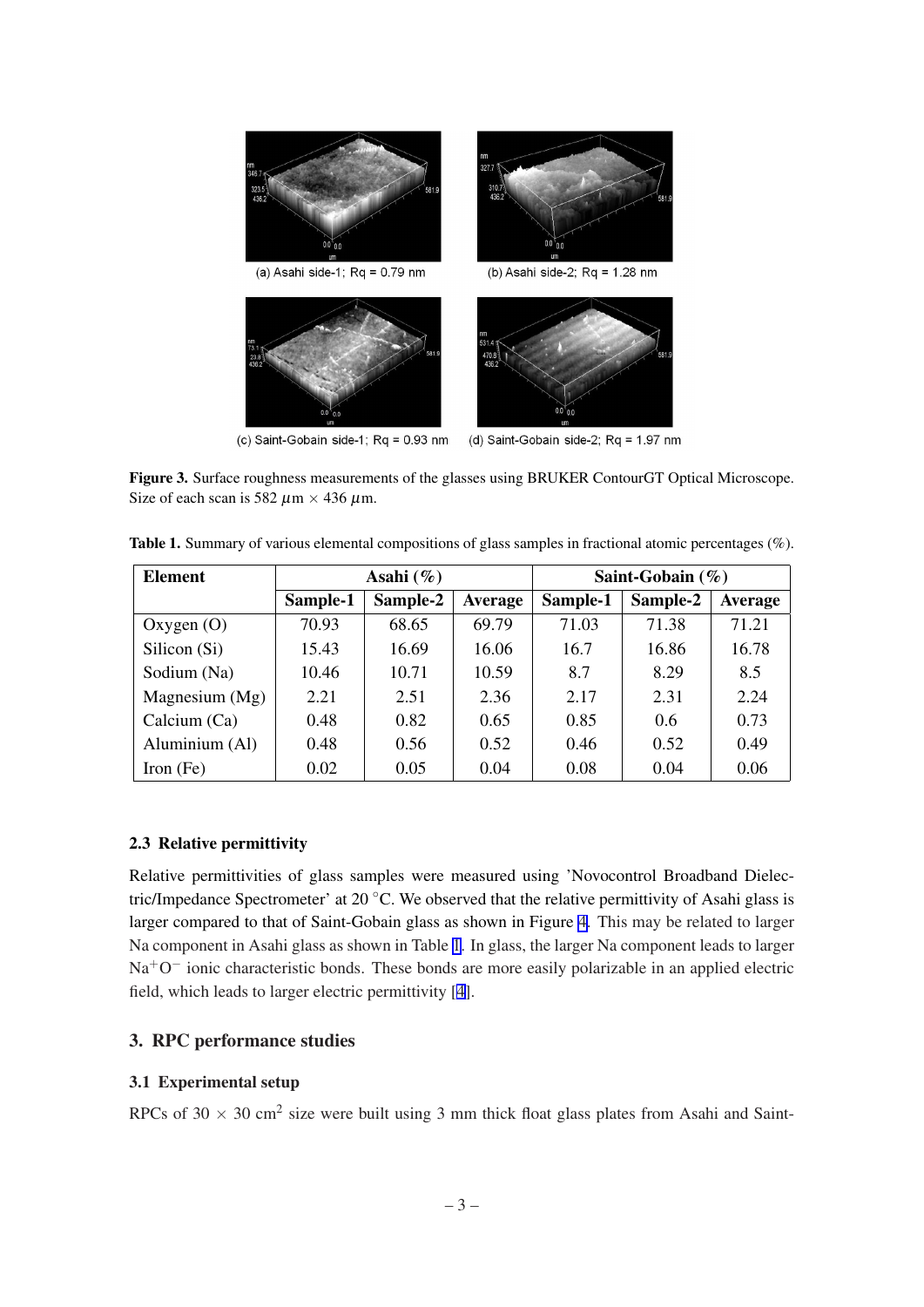<span id="page-4-0"></span>

Figure 4. Relative permittivity measurements of Asahi and Saint-Gobain glasses using Novocontrol Broadband Dielectric/Impedance Spectrometer.

Gobain manufacturers. The outer surfaces of the glass plates were coated with specially developed conductive graphite paint for the ICAL RPCs, which facilitates applying high voltage across the electrodes [[5](#page-7-0), [6\]](#page-7-0). The surface resistance of the electrodes was uniform ( $\sim$ 1 MΩ/ $\Box$ ). Readout-strips of 2.8 cm wide, with 0.2 cm gap between the consecutive strips, were orthogonally mounted on the external surfaces of the RPCs. A layer of mylar sheet was inserted between the electrode and the readout-strip. The gas gaps made out of Asahi glass and Saint-Gobain glass were named as A-RPCs and S-RPCs, respectively. A gas mixture of  $C_2H_2F_4/iso-C_4H_{10}/SF_6 = 95/4.5/0.5$  was flown through the RPCs with a total flow rate of 10 SCCM and operated in the avalanche mode. All the RPCs were operated under identical environmental conditions.

A cosmic ray muon telescope was set up with three plastic scintillation paddles to get a 3-fold coincidence. The dimensions of scintillation paddles in length  $\times$  width  $\times$  thickness are 30  $\times$  2  $\times$ 1 cm<sup>3</sup> (top), 30  $\times$  3  $\times$  1 cm<sup>3</sup> (middle), and 30  $\times$  5  $\times$  1 cm<sup>3</sup> (bottom). The RPCs were stacked between top and middle scintillation paddles. The experimental setup developed to test the RPCs is shown in Figure [5](#page-5-0).

#### 3.2 Results

#### Voltage-current characteristics:

The voltage-current characteristics of the RPCs were measured using C.A.E.N Mod. N471A, 2 channel HV Power Supply. The current resolution of the module is 1 nA. The currents drawn by the RPCs as a function of applied voltage are shown in Figure [6](#page-5-0). A-RPCs were found to draw lower bias currents compared to S-RPCs. This is due to larger relative permittivity of Asahi glass compared to Saint-Gobain as shown in Figure 4. In an applied electric field, the larger relative permittivity material shows comparatively smaller leakage currents.

#### Efficiency studies:

The normal vector component of the electric field displacement is continuous at the electrode/gas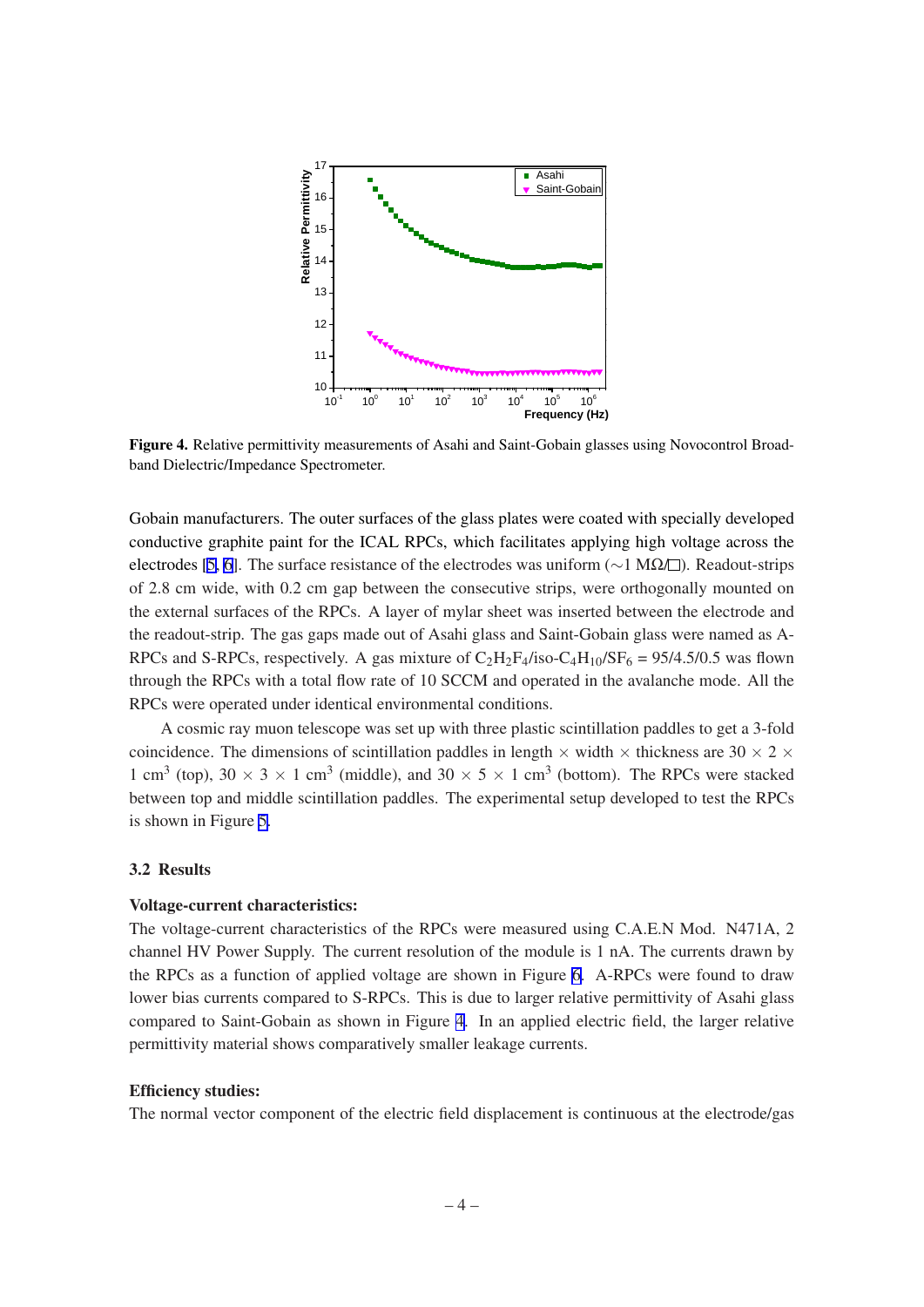<span id="page-5-0"></span>

Figure 5. Experimental setup developed for characterizing the  $30 \times 30$  cm<sup>2</sup> size RPCs.



Figure 6. Currents drawn by the RPCs as a function of applied voltage.

interface of RPC. This boundary condition is expressed as:

$$
\mathbf{D} = \varepsilon_p \mathbf{E_p} = \varepsilon_g \mathbf{E_g},\tag{3.1}
$$

where,  $\varepsilon_p$  and  $\varepsilon_g$  are the permittivities, and  $\mathbf{E}_p$  and  $\mathbf{E}_g$  are the electric fields of the electrode plate and the gas gap, respectively [\[7\]](#page-7-0). Equation 3.1 indicates that the RPCs made out of electrodes with larger relative permittivity can be operated at lower bias voltages.

Efficiencies of the RPCs were measured using cosmic-ray muons. The experimental setup is shown in Figure 5. We used C.A.E.N Mod. V830 Scaler for these measurements. The efficiencies of the RPC detectors were calculated using the formula:

$$
Efficiency = \frac{4\text{-}fold (4F)}{3\text{-}fold (3F)} rate \times 100\%,\tag{3.2}
$$

where,  $3F$  is the telescope trigger signal, which is generated by time coincidence of three scintillator paddles, 4*F* is the coincidence signal of the RPC under test and the telescope trigger signal.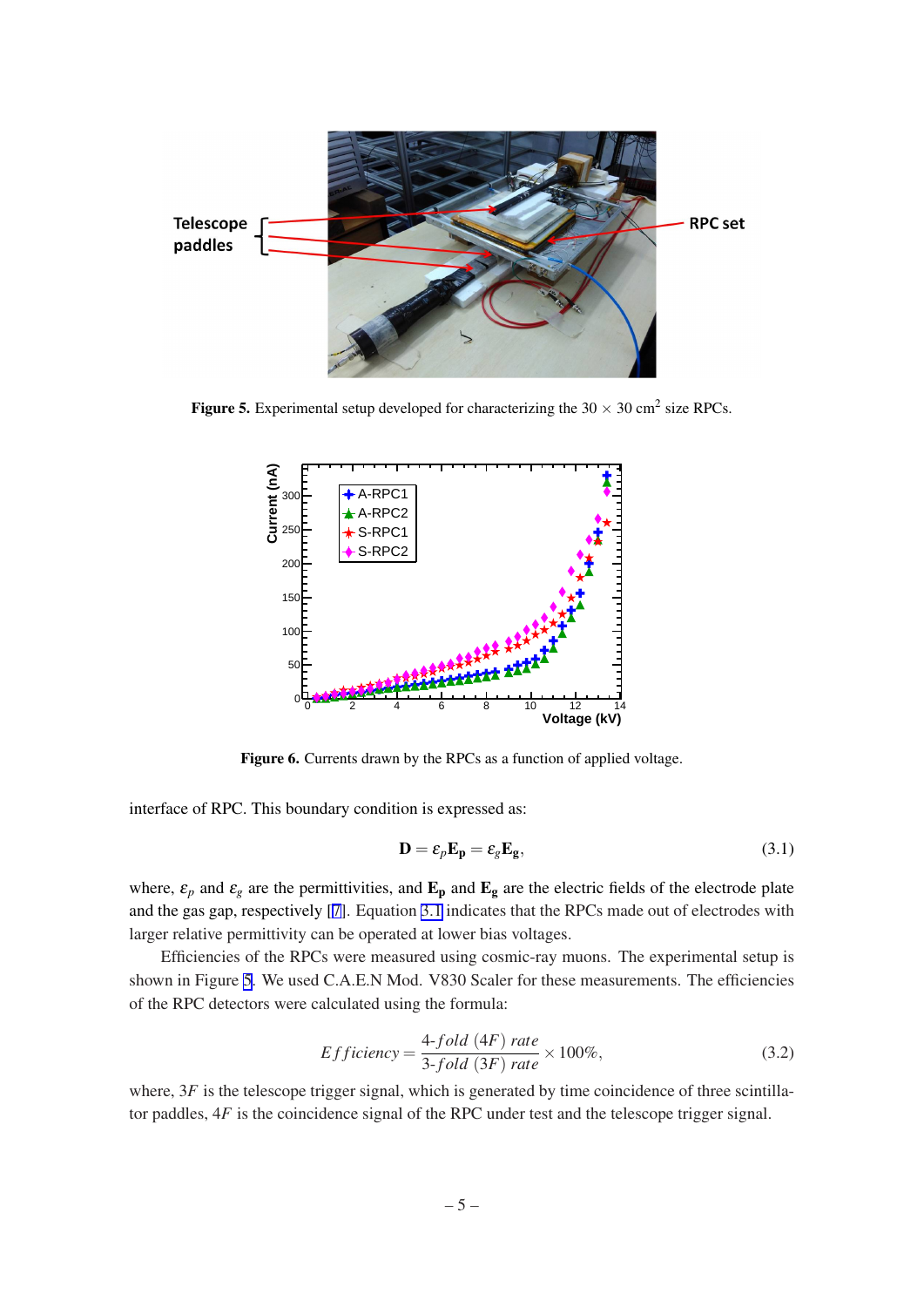<span id="page-6-0"></span>The efficiencies of RPCs as a function of applied high voltage are shown in Figure 7. All four RPCs showed more than 95% efficiency on the plateau. It is observed that the knee of efficiency plateau of A-RPCs starts at 10.8 kV, where as that of S-RPCs starts at 12.0 kV. Therefore, A-RPCs can be operated at 1.2 kV lower bias voltage in comparison to S-RPCs. As already mentioned above, this is due to larger relative permittivity of Asahi glass and hence these efficiency results are consistent with Equation [3.1.](#page-5-0)



Figure 7. Efficiencies of the RPCs as a function of high voltage.

### 4. Conclusions

Systematic characterization studies were performed on the float glass samples from Asahi and Saint-Gobain. They showed identical surface roughness. From the elemental composition measurements, we observed that Na component of Asahi glass is larger ( $\sim$  2%) compared to that of Saint-Gobain glass. We conclude that this is the reason for higher relative permittivity of Asahi glass. RPC detectors were built using these glasses and their performances were studied. Asahi RPCs were found to draw lower bias currents compared to Saint-Gobain RPCs. The knee of efficiency plateau of Asahi RPCs and Saint-Gobain RPCs started at 10.8 kV and 12.0 kV, respectively. Therefore, our study indicates that the RPCs made from Asahi glass will be better suited for the INO-ICAL experiment.

### 5. Acknowledgements

This work was supported by the Department of Atomic Energy (DAE), and the Department of Science and Technology (DST), Government of India. The authors would like to gratefully acknowledge the help of their colleagues V. Asgolkar, S. Chavan, R. R. Shinde, V. M. Datar, N. K. Mondal at TIFR, Mumbai, and V. Janarthanam at IIT Madras.